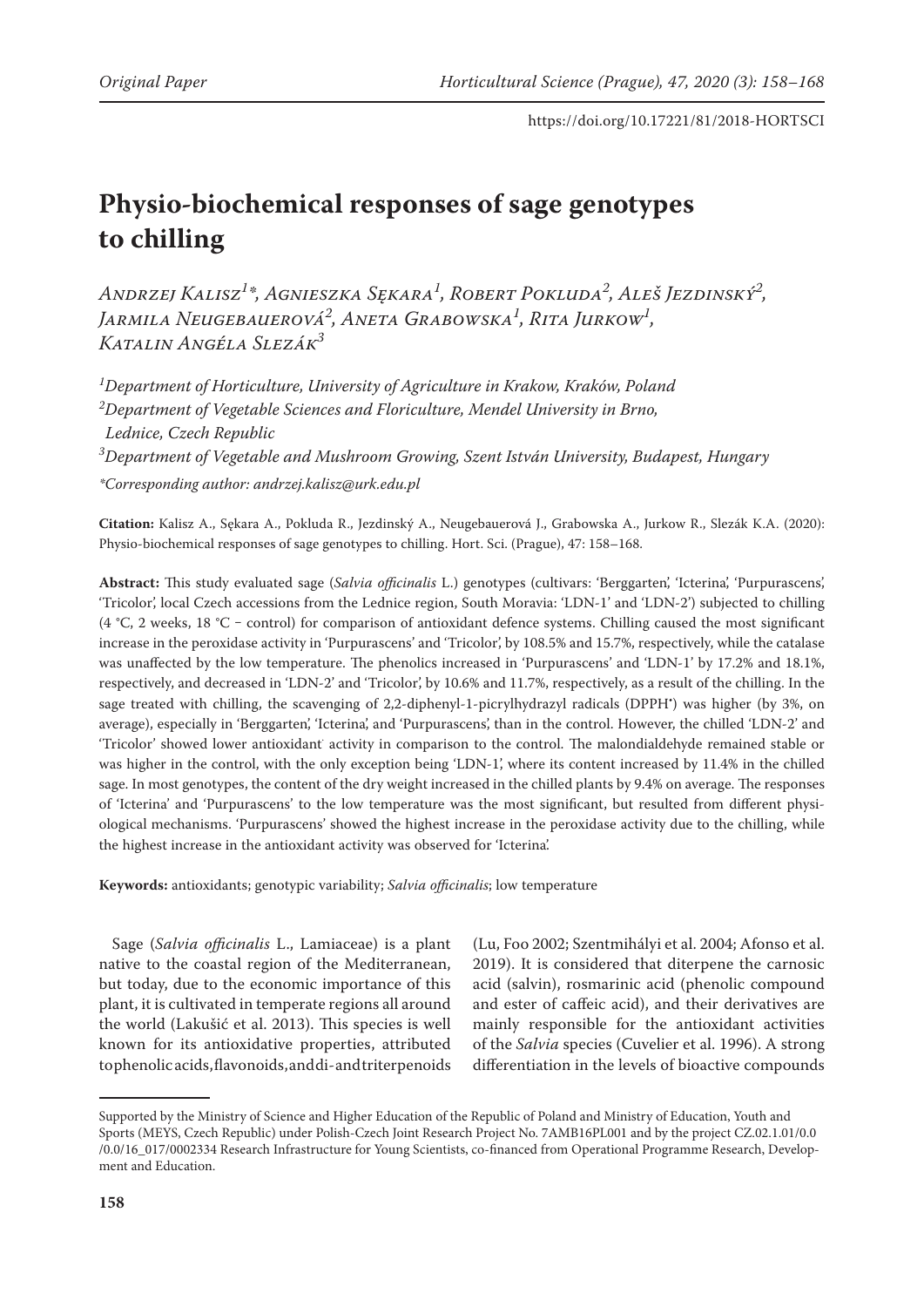among the *Salvia* genus or among various genotypes within a particular species has been observed (Szentmihályi et al., 2004; Poulios et al. 2020). Cuceu et al. (2015) described differences between *Salvia officinalis* cultivars in the content of the phenolics and antioxidant activity. They found that the sage 'Tricolor' had around 10% more phenolics than the 'Purpurascens' plants; however, the DPPH• scavenging activity was similar. The bioactive compound composition and concentrations are dependent on a wide range of factors, including the plant genetic background, but also other abiotic and biotic factors. The external temperature is one of the most important stimuli that causes various physiological and metabolic changes in plants (Ruelland, Collin 2012), but the response of the plants to low temperature is dependent on the specific genotype (Kalisz et al. 2016).

Low temperature causes, inter alia, enhanced reactive oxygen species (ROS) production that can lead to cellular damage. To counter this, plants launch defence mechanisms including increasing the antioxidant enzyme activity and synthesising non-enzymatic antioxidants that can protect the cell against damage caused by the ROS (Sharma et al. 2012; Abid, Abid Ali Khan 2019). The enzymatic oxygen-scavenging system comprises superoxide dismutase (SOD), glutathione peroxidase (GPX), guaiacol peroxidase (POX), catalase (CAT) and other enzymes including those of the ascorbate-glutathione (AsA-GSH) cycle (Caverzan et al. 2016; Xu et al. 2010; You, Chan 2015; Hasanuzzaman et al. 2019). CAT, localised largely in the peroxisomes, is responsible for the reduction of  $H_2O_2$  to  $H_2O$  and  $O_2$ , while peroxidases, localised in the mitochondria, chloroplasts, peroxisomes, and the cytosol, reduce the  $H_2O_2$  and organic hydroperoxides. In contrast to CAT, peroxidases require cellular reducing agents, for example, ascorbic acid, glutathione, thioredoxin, or glutaredoxin (Karuppanapandian et al. 2011; You, Chan 2015). We focused on peroxidases and catalases in sage cultivars, and determining the responses of the enzymatic systems to chilling due to the genetic differences. The effects of abiotic stresses on antioxidant enzyme activity has been confirmed in several reports and reviews (Gill, Tuteja 2010; Guo et al. 2012; Kusvuran et al. 2016, and others), with some evidence of the up-regulation of particular enzymes and the down-regulation of others at the same time point (Lee, Lee 2000; Kusvuran et al. 2016).

However, the genotypic variability, in this respect, has been poorly described. The chilling treatment (6 °C for 8 days) resulted in higher peroxidase activity in Thai and green basils, and changes in the CAT activity was negligible for all six genotypes, with the exception of Thai basil for which the CAT activity dropped (Kalisz et al. 2016). Guo et al. (2006) found that activities of antioxidant enzymes (SOD, CAT, and ascorbate peroxidase  $-$  APX) were enhanced greatly until 3 days after the chilling stress in two chilling-tolerant rice cultivars and decreased 5 days after chilling. On the other hand, the activities of antioxidant enzymes were decreased in chilling-sensitive cultivars after the chilling stress.

Non-enzymatic compounds form the other part of the antioxidant machinery, comprising lipidsoluble membrane-associated antioxidants (e.g., α-tocopherol and β-carotene) and water-soluble reductants (e.g., glutathione, phenolics and ascorbate) (Caverzan et al. 2016; Kusvuran et al. 2016). The phenolic compounds of sage have revealed an excellent scavenging activity of the ROS, such as superoxide anion radicals, hydroxyl radicals, and singlet oxygen (Sharma et al. 2012; Naikoo et al. 2019). The phenolic levels in plants can be altered through a chilling treatment, as was described by Rivero et al. (2001) and by Oh et al. (2009), but changes in the phenolics under stressful conditions can be also genotype dependent. Lee and Oh (2015) treated kale cultivars with 4 °C for 3 days and they found that 'Manchoo Collard' had a 15% higher total phenolic concentration than the control after 2 days of recovery, whereas that of the 'TBC' cultivar was 16% lower than that of the control. Kalisz et al. (2016) reported that five tested basil cultivars did not show significant increases in the total phenolic contents after chilling (6 °C for 8 days), but lettuce leaf basil contained more than 60% of these constitutes in comparison to the non-chilled control plants of that genotype. The antioxidant capacity can be measured via the DPPH<sup>•</sup> radical scavenging activity, which reflects the scale of the involvement of non-enzymatic antioxidants in the defence of plants against stress. The DPPH<sup>•</sup> scavenging activity is positively correlated with the contents of the phenolic compounds in plants (Wojdyło et al. 2007; Oh et al. 2009; Kalisz et al. 2016). Similar to the level of many antioxidant compounds, the DPPH<sup>\*</sup> scavenging activity depends on the genotype of the plant. Kalisz et al. (2016) reported that the DPPH<sup>\*</sup> scavenging activity was higher in some chilled basil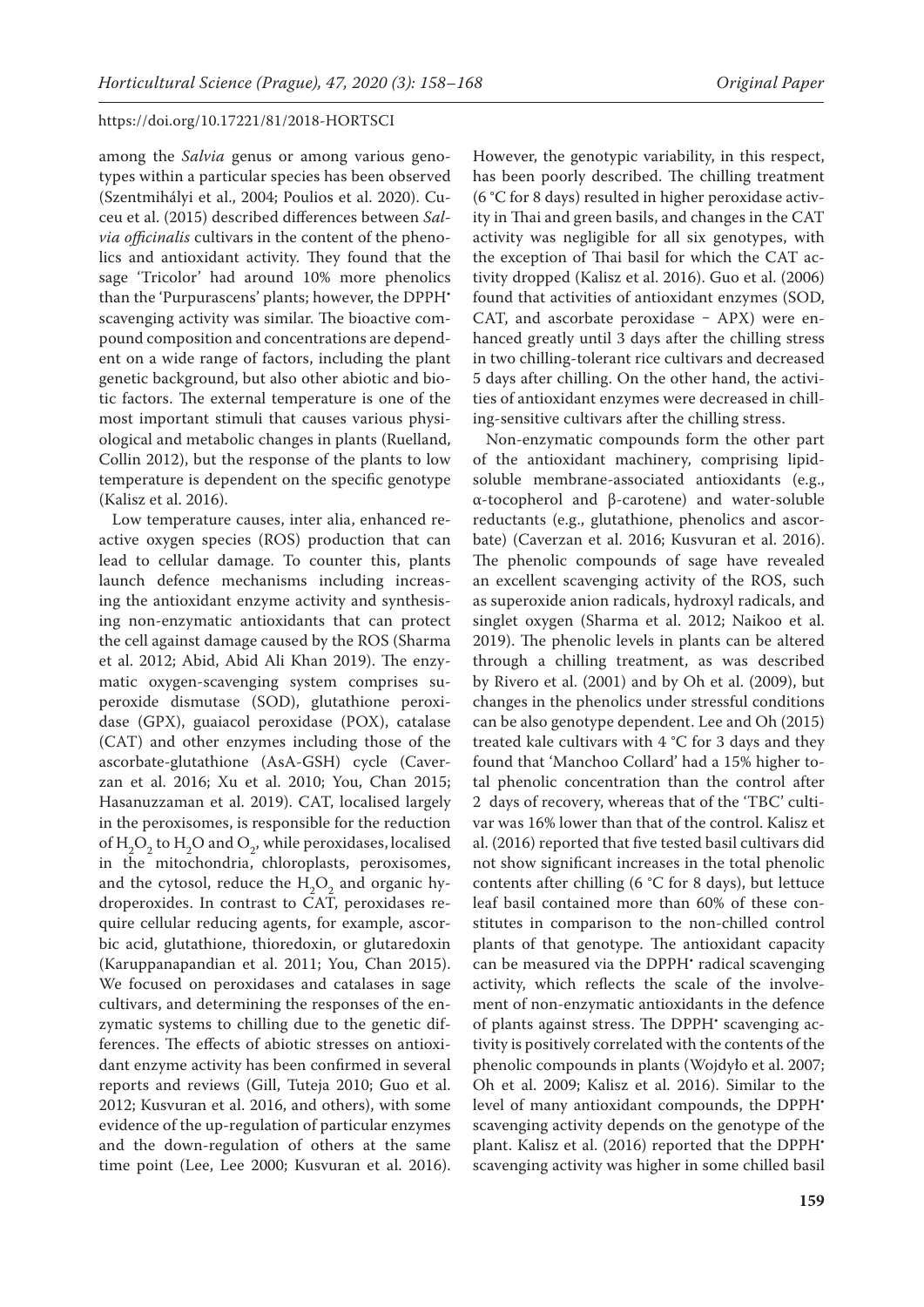cultivars (red basil, lettuce leaf basil, and cinnamon basil), while, for other basil cultivars, it remained at a similar level to the control.

We hypothesise that the sage genotypes investigated in the present study can activate defence mechanisms against low temperature stress in different ways. These differences may be reflected by the different times of the activation of the antioxidant enzymes, the different durations of this activation and the greater or lesser roles of the nonenzymatic antioxidants in neutralising the ROS. We also determined the dry weight and malondialdehyde contents as auxiliary parameters for assessing plant reactions to the temperature stress. We expect that the analyses performed in the present experiment will provide important new insights into the responses of sage cultivars to chilling, and will help to select a genotype with high oxidation scavenging ability.

# **MATERIAL AND METHODS**

**Plant material and experimental layout***.* Plants of the *Salvia officinalis* L. (Lamiaceae) cultivars/ accessions: 'Berggarten', 'Icterina', 'Tricolor' from the Zielone Progi nursery centre (Poland), 'Purpurascens' and 'LDN-1' from Školky Litomyšl (Czech Republic), and 'LDN-2' from PERENY (Czech Republic) were used in the experiment conducted in 2017. Cultivar characteristics: 'Berggarten' (more compact growth than the others, wide oval leaves are silvery-blue), 'Icterina' – yellowgreen and light green variegated leaves, 'Tricolor' – with greyish green leaves marbled with white, pink and purple, 'Purpurascens' – a purple-grey foliage, and two local Czech accessions (Lednice region, South Moravia): 'LDN-1' – leaves are greenish-grey, oblong, 'LDN-2' – leaves variegated with yellow and light green). All the plants were grown in  $1 \text{ dm}^3$  pots in a TS1 peat-based substrate (Klasmann-Deilmann, Germany). The first group of plants was subjected to chilling (constant  $4 \text{ }^{\circ}C$  for 2 weeks) and the second group was the control (18 °C). The day length was 12 h, a canopy level irradiance intensity of approximately 380  $\mu$ mol/m<sup>2</sup>·s was provided by an LED lamp (Best LED I panel light, Czech Republic), and the relative humidity was ca. 75%. All the fully developed and healthy leaves from thirty plants of each cultivar (plants with a height of 15–20 cm) were sampled in July (10 plants per replicate), and then they were submitted for the laboratory analysis.

**Determination of dry weight***.* The dry weight (DW) was determined by the gravimetric method according to Pijanowski et al. (1964). The plant samples were dried at 65 °C until a constant mass was achieved, after which the weights of the dried and fresh samples were measured using a Sartorius A120S (Sartorius AG, Germany).

**Determination of malondialdehyde content***.*  The level of the lipid peroxidation was measured by estimating the malondialdehyde (MDA) content, using thiobarbituric acid (TBA) as the reactive material, following Dhindsa and Matowe (1981). The tissues were homogenised with 0.1% trichloroacetic acid (TCA). A K-phosphate buffer (pH 7.6), and 0.5% thiobarbituric acid in 20% trichloroacetic acid were added to the supernatant. The reaction mixtures were heated to 95 °C until an orange colour was obtained. The absorbance of the obtained solution was measured at  $\lambda$  = 520 nm and  $\lambda$  = 600 nm (UV-VIS Helios Beta spectrophotometer, Thermo Fisher Scientific Inc., USA). The amount of the MDA was calculated from the difference in the absorbance at these wavelengths, using an extinction coefficient of 155mM/cm. For the reference, 0.1% TCA was used instead of the supernatant.

**Antioxidant enzyme assays in sage leaves***.* To determine the enzyme activity, the plant material (2.5 g of fresh leaves) was ground in an ice bath with  $20 \text{ cm}^3$ of a 0.05 M potassium phosphate buffer and centrifuged (3 492  $x$  g, 15 min, 4 °C). Then, the peroxidase (POD) activity was assayed, as described by Lück (1962), with *p*-phenylenediamine as the electron donor substrate and hydrogen peroxide  $(H_2O_2)$  as the oxidant. The reaction mixture contained the diluted supernatant, 0.05 M potassium phosphate buffer, *p*-phenylenediamine, and hydrogen peroxide  $(H_2O_2)$ . The changes in the absorbance at 485 nm were recorded at 60-s intervals for 2 min using a UV-VIS Helios Beta spectrophotometer (Thermo Fisher Scientific Inc., USA). The POD activity was expressed in units (U) per gram fresh weight (FW) per minute. One unit is defined as an increase in the absorbance by 0.1 per minute. The catalase (CAT) activity was measured according to the method described Aebi (1984) by spectrophotometrically (UV-VIS Helios Beta spectrophotometer) monitoring the decrease in the absorbance at 240 nm resulting from the decomposition of  $H_2O_2$ . Test tubes contained  $1.8 \text{ cm}^3$  of the 0.05 M phosphate buffer (pH 7.0) and 1.0 cm<sup>3</sup> of the 0.05%  $H_2O_2$ solution in the 0.05 M potassium phosphate buffer (pH 7.0). Next,  $0.2 \text{ cm}^3$  of the supernatant was added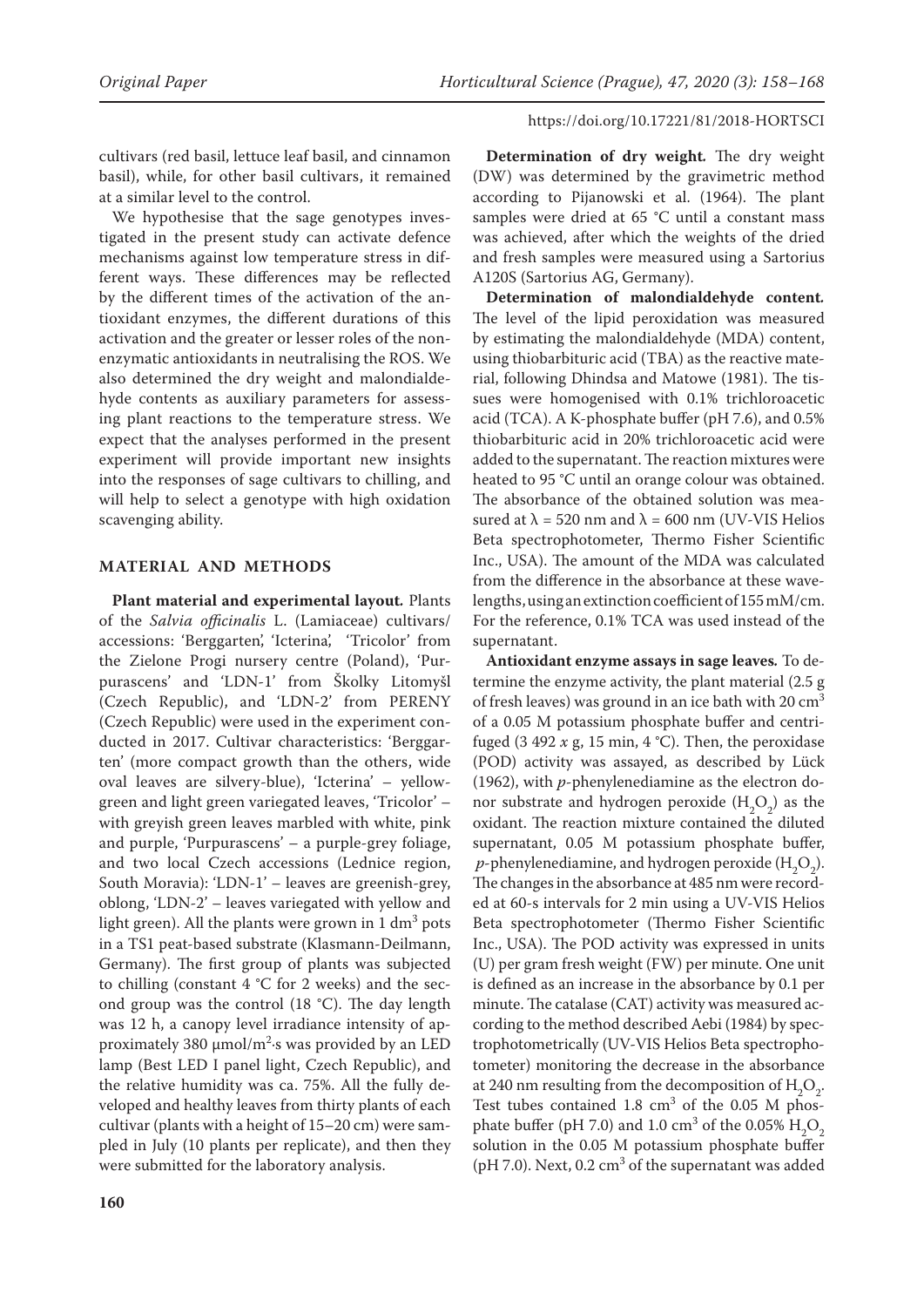every minute for 5 min, and the decrease in the absorbance against a blank was measured. The CAT activity was defined as 1 mmol  $H_2O_2$  decomposed per minute per gram FW.

*Quantification of total phenolic content.* The total phenolics were estimated using the modified Folin-Ciocalteu colorimetric method (Djeridane et al. 2006). The leaf samples were collected from the experimental plants of each treatment, and each sample  $(2.5 \text{ g})$  was mixed with 10 cm<sup>3</sup> of 80% methanol. Then, the samples were centrifuged for 15 min at 3492  $x$  g at 4 °C. The glass tubes contained 0.1 cm<sup>3</sup> of the supernatant and  $2 \text{ cm}^3$  of sodium carbonate. After 5 min,  $0.1 \text{ cm}^3$  of Folin-Ciocalteu's reagent, mixed with deionised water  $(1 : 1$  v/v) was added to the test tubes. The mixture was allowed to stand for 45 min and the phenols were determined by colorimetry at 750 nm on a UV-VIS Helios Beta spectrophotometer (Thermo Fisher Scientific Inc., USA) against a reference solution. The total phenol value was expressed as gallic acid equivalents (mg GAE) per gram FW.

Evaluation of the DPPH' scavenging activity. The total antioxidant activity was determined using 2,2-diphenyl-1-picrylhydrazyl (DPPH) as a free radical. The absorbance at  $\lambda = 517$  nm of the supernatant and 0.1 mM DPPH in 80% methanol was measured after 15 min of incubation in darkness at 20–22 °C with the UV-VIS Helios Beta spectrophotometer (Thermo Fisher Scientific Inc., USA). The test tubes contained 0.1  $\text{cm}^3$  of the supernatant and 4.9  $\text{cm}^3$ of 0.1 mM DPPH dissolved with 80% methanol. The antioxidant activity was calculated by the following formula:

 $DPPH$  (%) = ((A0 – A1) / A0) × 100

where: DPPH<sup>\*</sup> – the antioxidant activity, A0 – the absorbance of the reference solution; A1 – the absorbance of the test solution (Molyneux 2004).

**Statistical Analysis.** All the values per cultivar were expressed as the means of three replicates  $\pm$  SD. The statistical analyses were performed by an analysis of variance (two-way ANOVA) using Statistica 13.0 (Dell Inc., USA). The significance levels are reported as significant at  $P \le 0.05$  (\*),  $P \le 0.01$  (\*\*), or  $P \le 0.001$  (\*\*\*) and non-significant (ns) according to Tukey's HSD (honest significant difference) test. Homogenous groups were created using this test at  $P \le 0.05$ . The experimental results were examined for Pearson's correlation coefficient (*r*)

of the total phenolics and DPPH<sup>•</sup> scavenging activity. The principal component and cluster analyses were used to assess the similarities and differences among the low temperature treated sage genotypes. For this, the data were standardised and subjected to the multivariate analysis principal component analysis (PCA) using Statistica software to assess the genetic diversity in response to the chilling. PC1 and PC2, which had eigenvalues of 40.72 and 34.73, respectively, were used for a further analysis. A cluster analysis, based on the results, was carried out using Ward's method and Euclidean distance, and the variables were standardised.

# **RESULTS AND DISCUSSION**

The peroxidase (POD) activity generally increased by 25%, on average, in the leaves of the sage plants in response to the chilling when compared to the control (Figure 1). The low temperature was shown to enhance activity of the different ROS-scavenging enzymes, including the peroxidases (Suzuki, Mittler 2006; Sharma et al. 2012; Rezaie et al 2020). Lee and Lee (2000) described a higher activity of ascorbate peroxidase (APX) and guaiacol peroxidase (GPX) in leaves of chilled cucumbers. Similarly, Guo et al. (2012) observed an increase in the level of the peroxidase enzyme activity in chilled peppers, and Rezaie et al. (2020) noted a higher activity of guaiacol peroxidase in basil plants treated with a low temperature. These reports indicate a crucial role of peroxidases in the management of ROS in plants subjected to stress. In the present study, there were genotype  $\times$ temperature interactions for the POD activity, which showed a differentiated response in the sage genotypes to chilling. The 'Purpurascens' and 'Tricolor' cultivars exhibited the highest increase in POD activity, by 108 and 16% in comparison to the control plants. Among the sage genotypes, the 'Tricolor' sage had an elevated level of POD, while the lowest POD activity was found in 'Berggarten' (Table 1). The genotypic diversity in the POD response to the chilling treatment was also described by Kalisz et al. (2016) and Xu et al. (2010). As was noted by Kang and Saltveit (2002) and Shen et al. (1999), higher antioxidant enzyme activities, including peroxidases, may correspond with a greater tolerance of particular plant genotypes to abiotic stress. However, we did not find any significant effect of chilling on the CAT activity in the sage (Figure 1). Only the non-chilled sage plants of 'LDN-2' and 'Berggarten' differed sig-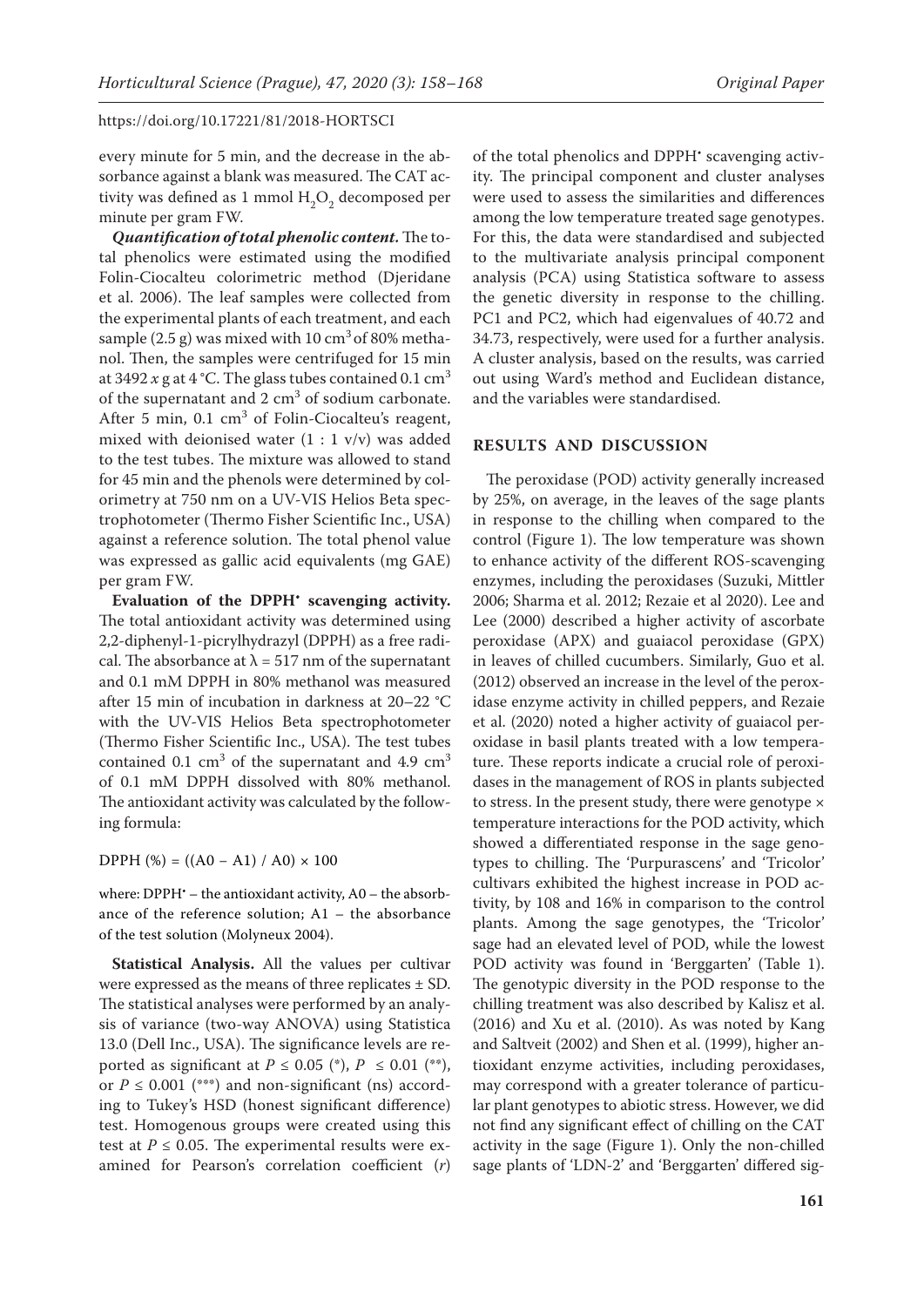| Table 1. Average peroxidise and catalase activity of the |  |
|----------------------------------------------------------|--|
| sage genotypes regardless of the chilling temperature    |  |

| Means<br>for sage genotype | Peroxidase<br>activity<br>(U/g FW) | Catalase<br>activity<br>$(\mu \text{mol H}_2\text{O}_2/\text{min} \cdot gFW)$ |
|----------------------------|------------------------------------|-------------------------------------------------------------------------------|
| Berggarten                 | $100.3 \pm 26.94^{\text{A}}$       | $3.677 \pm 0.568$ <sup>A</sup>                                                |
| <b>Icterina</b>            | $145.7 \pm 12.16^{\text{B}}$       | $4.045 + 1.085^{\text{A}}$                                                    |
| Purpurascens               | $217.0 \pm 83.65^{\circ}$          | $4.506 \pm 1.072$ <sup>A</sup>                                                |
| Tricolor                   | $490.3 \pm 49.69^{\text{E}}$       | $4.597 \pm 0.573$ <sup>AB</sup>                                               |
| LDN-1                      | $297.0 \pm 21.38^D$                | $4.965 \pm 0.857$ <sup>AB</sup>                                               |
| $LDN-2$                    | $323.7 + 28.21^D$                  | $6.254 \pm 0.828$ <sup>B</sup>                                                |
| Level<br>of significance   | 物物物                                | 培物                                                                            |

The means within a column followed by different letters are significantly different at  $P \leq 0.05$  according to Tukey's HSD test; the level of significance (\* $P \le 0.05$ ; \*\*  $P \le 0.01$ ; \*\*\* *P* ≤ 0.001; ns non-significant) is also shown; ± standard deviation (SD)

nificantly in the CAT activity, but the differences, in comparison to the chilled plants of these genotypes, were non-significant. A separate statistical analysis for the genotype (main effect) showed a higher CAT level in 'LDN-2' (70% higher than in 'Berggarten', and https://doi.org/10.17221/81/2018-HORTSCI

39–55% higher than in 'Purpurascens' and 'Icterina', respectively) (Table 1). CAT is one of the most active catalysts in the removal of  $H_2O_2$  (Gill, Tuteja 2010). In plants subjected to abiotic stress, a higher CAT activity was noted by Kuk et al. (2003), Posmyk et al. (2005) and Kanase et al. (2019). However, the variable response of CAT has been observed between plant genotypes under low temperature stress (Shen et al. 1999; Lee, Lee 2000; Xu et al. 2010; Kalisz et al. 2016). We suspected that the CAT was the most active in the sage in the early phase of the stress response, while the PODs are predominant in the acclimation stage, which is in agreement with the data published by Karpinsky et al. (2002).

In the present study, the dry weight (% FW) was higher after the chilling treatment when compared to the control (Table 2). Such increases were confirmed for almost all the tested sage genotypes, and the highest difference was found for the chilled and non-chilled 'Berggarten' and 'Purpurascens'. In this experiment, the chilling duration and temperature level was enough to trigger some differences in the dry weight content of the plants. At the same time, the results indicated less hydration of the tissues of some chilled genotypes, which is



Figure 1. Peroxidase and catalase activity in the sage cultivars as affected by the chilling temperature; the means followed by the different lower case letters for the interaction and the capital letters for the main effect of the temperature are significantly different at  $P \le 0.05$  according to Tukey's HSD test; the bars represent the standard deviations ( $\pm$  SD)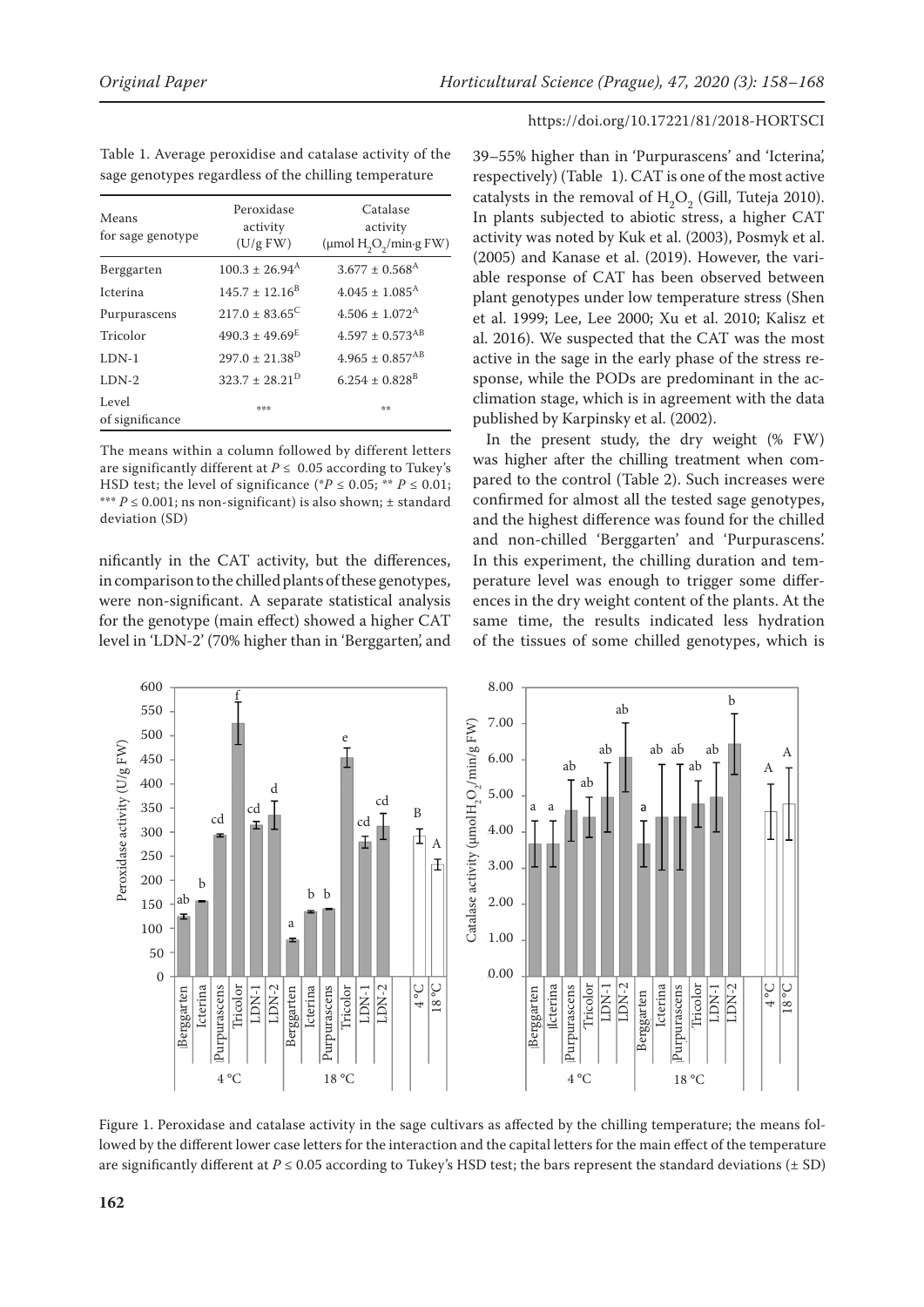| Table 2. Dry weight and malondialdehyde content in the leaves of sage genotypes subjected to chilling treatment |  |
|-----------------------------------------------------------------------------------------------------------------|--|
|-----------------------------------------------------------------------------------------------------------------|--|

| Temperature              | Sage genotype | Dry weight<br>$(%$ (% FM)      | Malondialdehyde<br>$(\mu mol/g FM)$ |
|--------------------------|---------------|--------------------------------|-------------------------------------|
|                          | Berggarten    | $17.64 \pm 0.193^b$            | $7.51 \pm 0.526^a$                  |
| 4 °C                     | Icterina      | $17.63 \pm 0.193^b$            | $9.81 \pm 0.455^b$                  |
|                          | Purpurascens  | $33.18 \pm 0.233$ <sup>g</sup> | $14.11 \pm 1.032$ <sup>c</sup>      |
|                          | Tricolor      | $17.61 \pm 0.045^b$            | $10.50 \pm 0.298^{\rm b}$           |
|                          | $LDN-1$       | $28.43 \pm 0.293$ <sup>f</sup> | $22.88 \pm 0.688$ <sup>g</sup>      |
|                          | $LDN-2$       | $24.73 \pm 0.322$ <sup>d</sup> | $14.97 \pm 0.620$ <sup>cd</sup>     |
| 18 °C                    | Berggarten    | $13.28 \pm 0.070$ <sup>a</sup> | $7.17 \pm 0.695^a$                  |
|                          | Icterina      | $17.11 \pm 0.105^{\rm b}$      | $9.98 \pm 0.172^b$                  |
|                          | Purpurascens  | $29.11 \pm 0.068$ <sup>f</sup> | $16.57 \pm 1.268$ <sup>de</sup>     |
|                          | Tricolor      | $17.84 \pm 0.238^{\rm b}$      | $11.70 \pm 0.596^b$                 |
|                          | $LDN-1$       | $26.08 \pm 0.084$ <sup>e</sup> | $20.53 \pm 0.948$ <sup>f</sup>      |
|                          | $LDN-2$       | $23.85 \pm 0.127$ <sup>c</sup> | $17.31 \pm 0.553$ <sup>e</sup>      |
| Means for temperature    |               |                                |                                     |
| 4 °C                     |               | $23.20 \pm 6.362^B$            | $13.30 \pm 5.153^{\text{A}}$        |
| $18\,^{\circ}\mathrm{C}$ |               | $21.21 \pm 5.789A$             | $13.88 \pm 4.804^B$                 |
| Means for sage genotype  |               |                                |                                     |
| Berggarten               |               | $15.46 \pm 2.520^{\text{A}}$   | $7.34 \pm 0.583$ <sup>A</sup>       |
| Icterina                 |               | $17.37 \pm 0.329^{\rm B}$      | $9.90 \pm 0.322^{\rm B}$            |
| Purpurascens             |               | $31.14 \pm 2.354^E$            | $15.34 \pm 1.701^{\rm B}$           |
| Tricolor                 |               | $17.73 \pm 0.190^{\text{B}}$   | $11.10 \pm 0.783^{\rm B}$           |
| $LDN-1$                  |               | $27.26 \pm 1.368^D$            | $21.71 \pm 1.486^D$                 |
| $LDN-2$                  |               | $24.29 \pm 0.544^C$            | $16.14 \pm 1.391^C$                 |
| Source of variation      |               |                                |                                     |
| Temperature              |               | ***                            | $\frac{1}{2}$                       |
| Cultivar                 |               | ***                            | ***                                 |
| Temperature × Cultivar   |               | ***                            | ***                                 |

Means within a column followed by different letters (capital letters for main effects of temperature and genotype; lower case letters for interaction effect) are significantly different at  $P \le 0.05$  according to Tukey's HSD test; the level of significance (\* $P \le 0.05$ ; \*\* $P \le 0.01$ ; \*\*\* $P \le 0.001$ ; ns non-significant) for each effect (temperature, cultivar, temperature × cultivar) is also shown; ± standard deviations (SD)

in agreement with the findings of Rodríguez et al. (2015). However, chilling did not change the dry weight content in the 'Icterina' and 'Tricolor' cultivars. Comparing the genotypes, the lowest content of dry weight was determined for 'Berggarten', while a significantly higher amount of DW was found in the 'Purpurascens' sage.

The differences in the malondialdehyde content between the chilled and non-chilled sage plants were not high, but statistically significant  $-$  less MDA was found in the chilled plants in comparison to the control ones (Table 2). A higher production of MDA in the plants indicates the distinct deterioration of the membrane integrity and an in-

crease in the MDA level is usually caused by chilling (Xu et al. 2010; Sharma et al. 2012; Lu et al. 2020), as was also found for some basil cultivars subjected to a low temperature (Kalisz et al. 2016). In the present experiment, the lower MDA content in the chilled sage does not indicate damage to the cell membrane in almost all the tested genotypes. Analysing the data for the interaction genotype  $\times$ temperature, it was found that the MDA content decreased in the 'LDN-2' and 'Purpurascens' cultivars and increased in the 'LDN-1' accession, while the MDA level in the rest of the sage genotypes was not affected by the chilling. Comparing the sage genotypes, the lowest MDA content was observed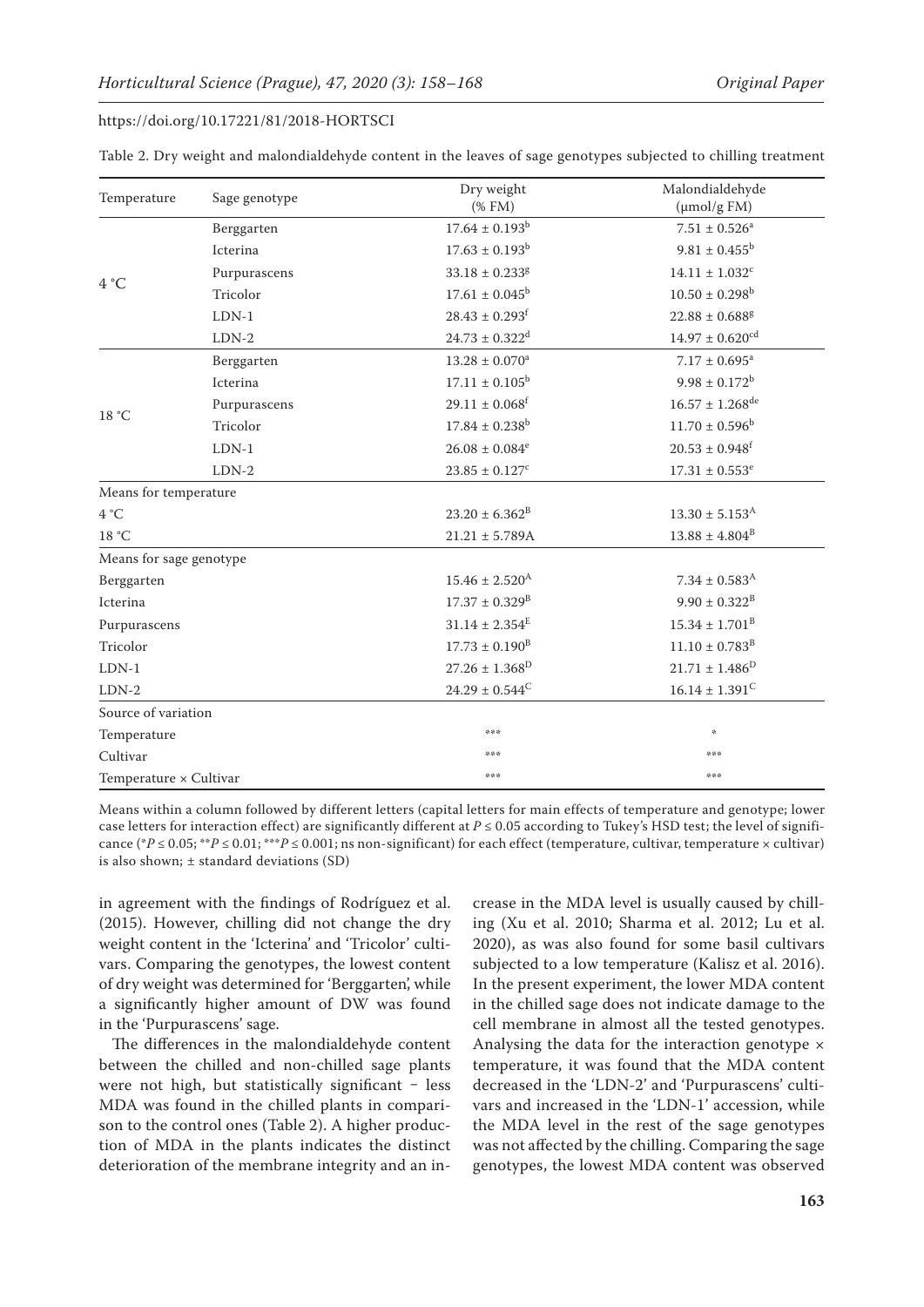| https://doi.org/10.17221/81/2018-HORTSCI |  |
|------------------------------------------|--|
|------------------------------------------|--|

| Table 3. Total phenolic content and DPPH' radical scavenging activity in the leaves of the sage genotypes subjected |  |  |
|---------------------------------------------------------------------------------------------------------------------|--|--|
| to the chilling treatment                                                                                           |  |  |

| Temperature                  | Sage genotype | Total phenolics                | DPPH <sup>*</sup>               |
|------------------------------|---------------|--------------------------------|---------------------------------|
|                              |               | (mg GAE/g FM)                  | (%)                             |
|                              | Berggarten    | $2.38 \pm 0.046^{\rm abc}$     | $55.49 \pm 0.517^f$             |
|                              | Icterina      | $2.90 \pm 0.032$ <sup>ef</sup> | $53.63 \pm 0.810$ <sup>ef</sup> |
| 4 °C                         | Purpurascens  | $2.52\pm0.074^{\text{bcd}}$    | $30.54 \pm 1.211$ <sup>b</sup>  |
|                              | Tricolor      | $2.27 \pm 0.066^{ab}$          | $33.95 \pm 2.187^b$             |
|                              | $LDN-1$       | $3.20 \pm 0.203$ <sup>gh</sup> | $46.77 \pm 2.722$ <sup>d</sup>  |
|                              | $LDN-2$       | $3.03 \pm 0.044$ <sup>fg</sup> | $38.87 \pm 0.306$ <sup>c</sup>  |
|                              | Berggarten    | $2.52\pm0.035^{\text{bcd}}$    | $48.53 \pm 0.294$ <sup>d</sup>  |
|                              | Icterina      | $2.64 \pm 0.027^{\rm cde}$     | $41.03 \pm 0.530$ <sup>c</sup>  |
|                              | Purpurascens  | $2.15 \pm 0.106^a$             | $24.96 \pm 1.269^a$             |
| 18 °C                        | Tricolor      | $2.57 \pm 0.145^{\rm cd}$      | $40.10 \pm 2.322$ <sup>c</sup>  |
|                              | $LDN-1$       | $2.71 \pm 0.058^{\rm de}$      | $46.82 \pm 1.211$ <sup>d</sup>  |
|                              | $LDN-2$       | $3.39 \pm 0.042^{\rm h}$       | $50.15 \pm 0.895$ <sup>d</sup>  |
| <b>Means for temperature</b> |               |                                |                                 |
| 4 °C                         |               | $2.72 \pm 0.365$ <sup>A</sup>  | $43.21 \pm 9.823^{\mathrm{B}}$  |
| 18 °C                        |               | $2.66 \pm 0.386$ <sup>A</sup>  | $41.93 \pm 8.746^{\text{A}}$    |
| Means for sage genotype      |               |                                |                                 |
| Berggarten                   |               | $2.45 \pm 0.083^{\rm A}$       | $52.01 \pm 3.831^E$             |
| Icterina                     |               | $2.77 \pm 0.143^{\rm B}$       | $47.33 \pm 6.927^D$             |
| Purpurascens                 |               | $2.34 \pm 0.219$ <sup>A</sup>  | $27.75 \pm 3.252^{\text{A}}$    |
| Tricolor                     |               | $2.42\pm0.194^{\mathrm{A}}$    | $37.03 \pm 3.926^B$             |
| $LDN-1$                      |               | $2.96\pm0.301^{\rm C}$         | $46.80 \pm 1.885^{\rm CD}$      |
| $LDN-2$                      |               | $3.21 \pm 0.199^{\rm D}$       | $44.51 \pm 6.204^C$             |
| Source of variation          |               |                                |                                 |
| Temperature                  |               | ns                             | 崇                               |
| Cultivar                     |               | ***                            | ***                             |
| Temperature × Cultivar       |               | ***                            | ***                             |

The means within a column followed by different letters (capital letters for the main effects of the temperature and genotype; lower case letters for the interaction effect) are significantly different at *P* ≤ 0.05 according to Tukey's HSD test; the level of significance (\*  $P \le 0.05$ ; \*\*  $P \le 0.01$ ; \*\*\*  $P \le 0.001$ ; ns non-significant) for each effect (temperature, cultivar, temperature  $\times$  cultivar) is also shown;  $\pm$  standard deviation (SD)

in the 'Berggarten' sage, while the highest level was found in the 'LDN-1' accession. These data showed that the adverse effect of the low temperature on the cell membrane stability occurred only in the 'LDN-1' sage, which was associated with non-significant changes in the antioxidant enzyme activities (Figure 1), despite an increase in the total phenolics in this sage accession due to the chilling (Table 3). It is known that phenolics cause the suppression of lipid peroxidation (Posmyk et al. 2005), but this was not confirmed for the 'LDN-1' sage.

As shown in Table 3, the chilling did not generally affect the total phenolic content in the sage plants. Phenolic compounds are among the most bioac-

tive secondary metabolites, and serve as ROS scavengers by locating and neutralising radicals before they damage the plant cell (Gill, Tuteja 2010; Naikoo et al. 2019). A higher production of phenolics in response to low temperature stress was reported by Oh et al. (2009), Rivero et al. (2001) and Sivaci et al. (2014). However, Kalisz et al. (2016) observed an increase in the total phenolics only in lettuce leaf basil, while other tested basil genotypes did not show any significant changes in the level of these compounds. In the present study, the content of phenolic compounds decreased after the chilling treatment (by 10–12%) in the case of two sage cultivars: 'LDN-2' and 'Tricolor'. Another response to the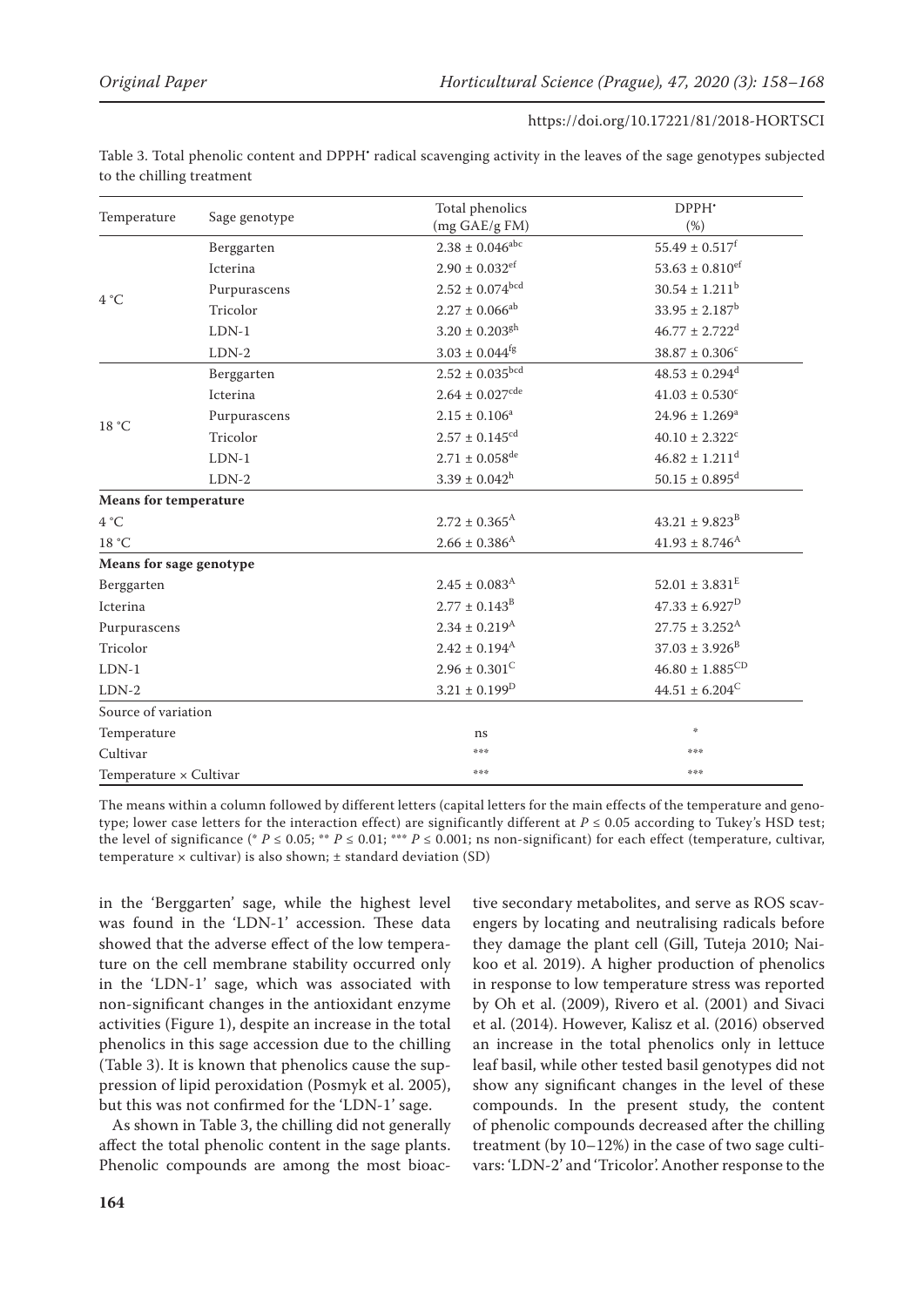

Figure 2. Dendrogram of the hierarchical cluster analysis (HCA) of all the studied sage genotypes based on the calculated differences between the chilled and non-chilled plants

chilling was found for the 'LDN-1' sage accession and the 'Purpurascens' cultivar, where the low temperature elevated the total phenolic content by 18% and 17%, respectively. Thus, the chilling had mixed effects on the level of these compounds. The highest content of the total phenolics was found in the leaves of the 'LDN-2' plants, especially in comparison to the 'Berggarten', 'Purpurascens', and 'Tricolor' genotypes. The abovementioned data indicates

the importance of genotype screening to find com-

mon mechanisms in response to stress stimuli. In contrast to the total phenolics, the DPPH' radical scavenging activity was significantly higher in the chilled sage (Table 3). The low temperature increased the DPPH<sup>\*</sup> activity especially in the case of the 'Berggarten', 'Icterina', and 'Purpurascens' genotypes (by 14–31%); however, the chilling significantly decreased this activity in 'LDN-2' and 'Tricolor'. Similarly, Kalisz et al. (2016) found an increase in the DPPH<sup>•</sup> scavenging activity of chilled red basil, cinnamon basil, and lettuce leaf basil, while for three other basil cultivars, chilling did not affect the scavenging ability. Bączek-Kwinta et al. (2007) and Pohl et al. (2019) also described the genotypic diversity in the total antioxidant capacity of basil and eggplant, respectively, subjected to chilling. In the present study, the scavenging abilities of 'Berggarten' was generally the highest, while 'Purpurascens' showed the lowest level in the DPPH<sup>•</sup> scavenging activity.

There was a significant correlation between the content of the phenolic compounds in the sage plants and the antioxidant activity showed by the plants (*r* = 0.773, *P* = 0.000, *n* = 30). Such linear correlations have also been observed in other studies (Djeridane et al. 2006; Wojdyło et al. 2007; Oh et al. 2009), and phenolic compounds contribute to a major share of the antioxidant capacity of several plants (Wojdyło et al. 2007; Kalisz et al. 2016). However, the results obtained for 'Berggarten' (both chilled and non-chilled plants) showed a negative correlation between the total phenolic content and the DPPH<sup>\*</sup> scavenging activity, and, for this reason, they were excluded from the above described analysis.

A hierarchical cluster analysis (HCA) grouped the sage genotypes into several clusters as shown in Figure 2. The moment of clustering was chosen to be halfway up the maximum distance, which was also based on the agglomeration chart. The statistical analysis showed that the 'Tricolor' and 'LDN-2' cultivars are in one basic cluster. This cluster comprised the cultivars for which the DPPH<sup>\*</sup> radical scavenging activity and total phenolic content decreased the most due to the chilling. The 'Icterina' sage showed the lowest increase in the POD activity, but the highest increase in the DPPH<sup>\*</sup> scavenging activity. 'Purpurascens' was characterised by the highest increase in the POD due to the chilling and had a low DPPH<sup>•</sup> scavenging activity after the low temperature treatment. The remaining genotypes, the 'LDN-1' accession and 'Berggarten' cultivar, showed a stable CAT activity and had a medium increase in the POD activity. These results confirmed the genotypic diversity in response to the chilling.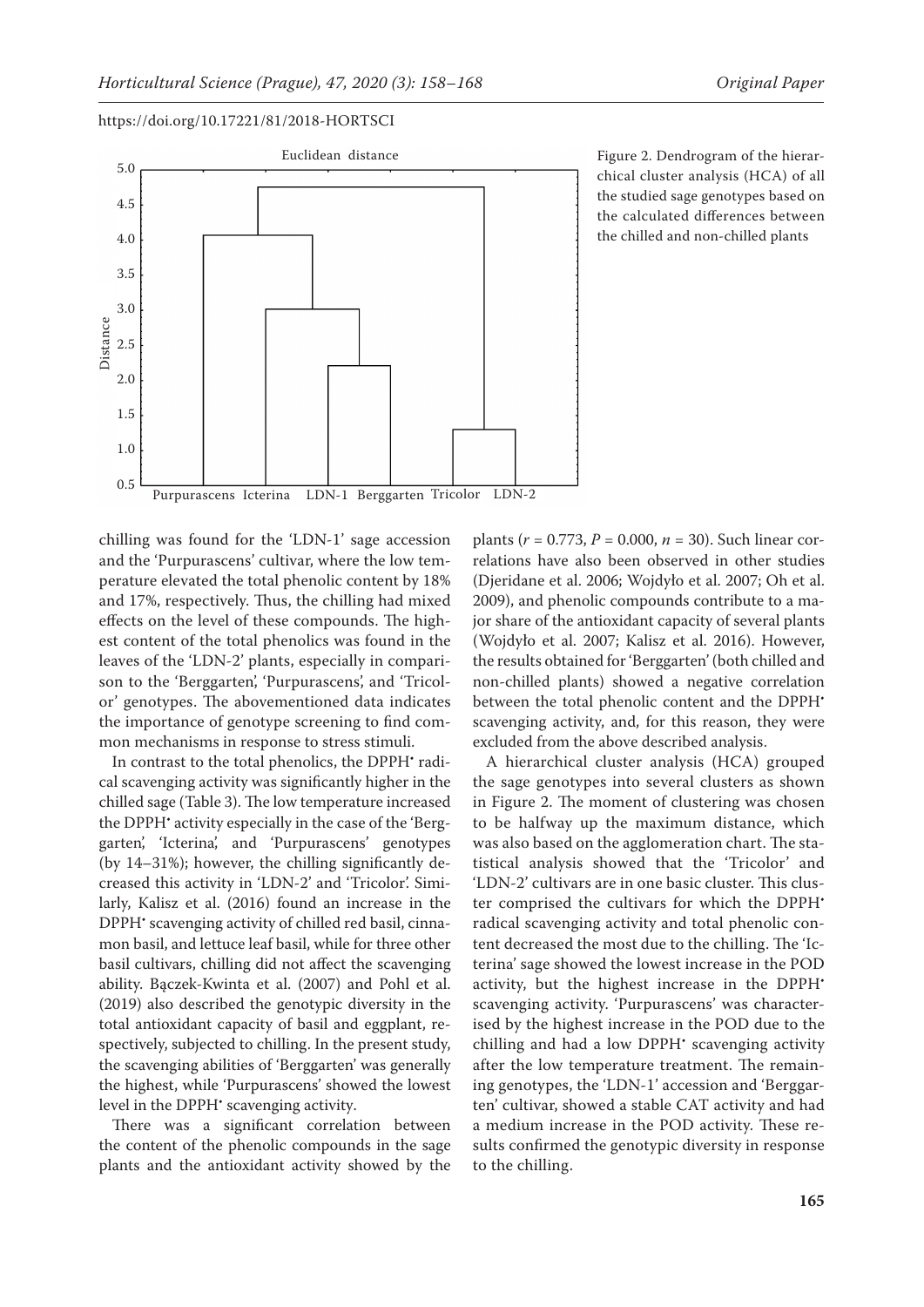



Figure 3. Principal component analysis of the sage genotypes based on the PC1 and PC2 scores

The PCA analysis reinforced the results previously observed in the hierarchical cluster analysis. The *Salvia officinalis* genotypes were located at different points in the two-dimensional space described by two PCs, principal component 1 (40.72%) and principal component 2 (34.73%) (Figure 3). One genotype ('Purpurascens') was plotted on the lower right pool of the PCA diagram. We identified another group that consisted of the 'LDN-2' and 'Tricolor' cultivars indicating that they are closely related genotypes in terms of their responses to chilling. However, the grouping of the sage genotypes in the higher right pool of the diagram is less obvious. Based on the HCA, 'Berggarten' and 'LDN-1' were grouped together, while a separate group was found for 'Icterina'. Indeed, 'Icterina' exhibited the lowest PC1 score, but the highest PC2 score among these three genotypes, and both these loadings were positive (0.125 and 1.272, respectively).

# **CONCLUSIONS**

The exposure of sage plants to low temperature generally increased the peroxidase activity, dry weight content and DPPH<sup>\*</sup> radical scavenging activity, and, at the same time, it decreased the MDA content in the leaves. The results from this study show that there is strong genotypic diversity in the response of sage to the chilling treatment. The enzymatic activity was the most pronounced in pur-

ple sage ('Purpurascens', 'Tricolor'), whereas a high DPPH<sup>•</sup> scavenging activity was observed in 'Berggarten' and 'Icterina' (silvery-blue and yellowgreen leaves, respectively). The antioxidant activity and total phenolic content of the 'Purpurascens' sage (purple to silvery-green leaves) was also high, in contrast to 'Tricolor'. The sage genotypes demonstrating the strongest, but most differentiated, response were identified. The acclimation process for the 'Icterina' plants was based on the activation of the non-enzymatic antioxidants, while for 'Purpurascens' the process was based on the antioxidant enzymes (peroxidise, but not catalase). Attention should be drawn to the 'LDN-2' sage accession, for which the activity of antioxidant enzymes (POD, CAT) was similar between the chilled and nonchilled plants and the highest decrease in the DPPH• radical scavenging activity was found due to the chilling. It seems the acclimation process of 'LDN-2' plants is complete after 2 weeks of chilling.

## **REFERENCES**

- Abid M., Abid Ali Khan M.M. (2019): Medicinal plant: Environment interaction and mitigation to abiotic stres. In: Egamberdieva D., Tiezzi A. (eds): Medically Important Plant Biomes: Source of Secondary Metabolites. Singapore, Springer Nature Singapore Pte Ltd.: 21–50.
- Aebi H. (1984): Catalase *in vitro*. Methods in Enzymology, 105: 121–126.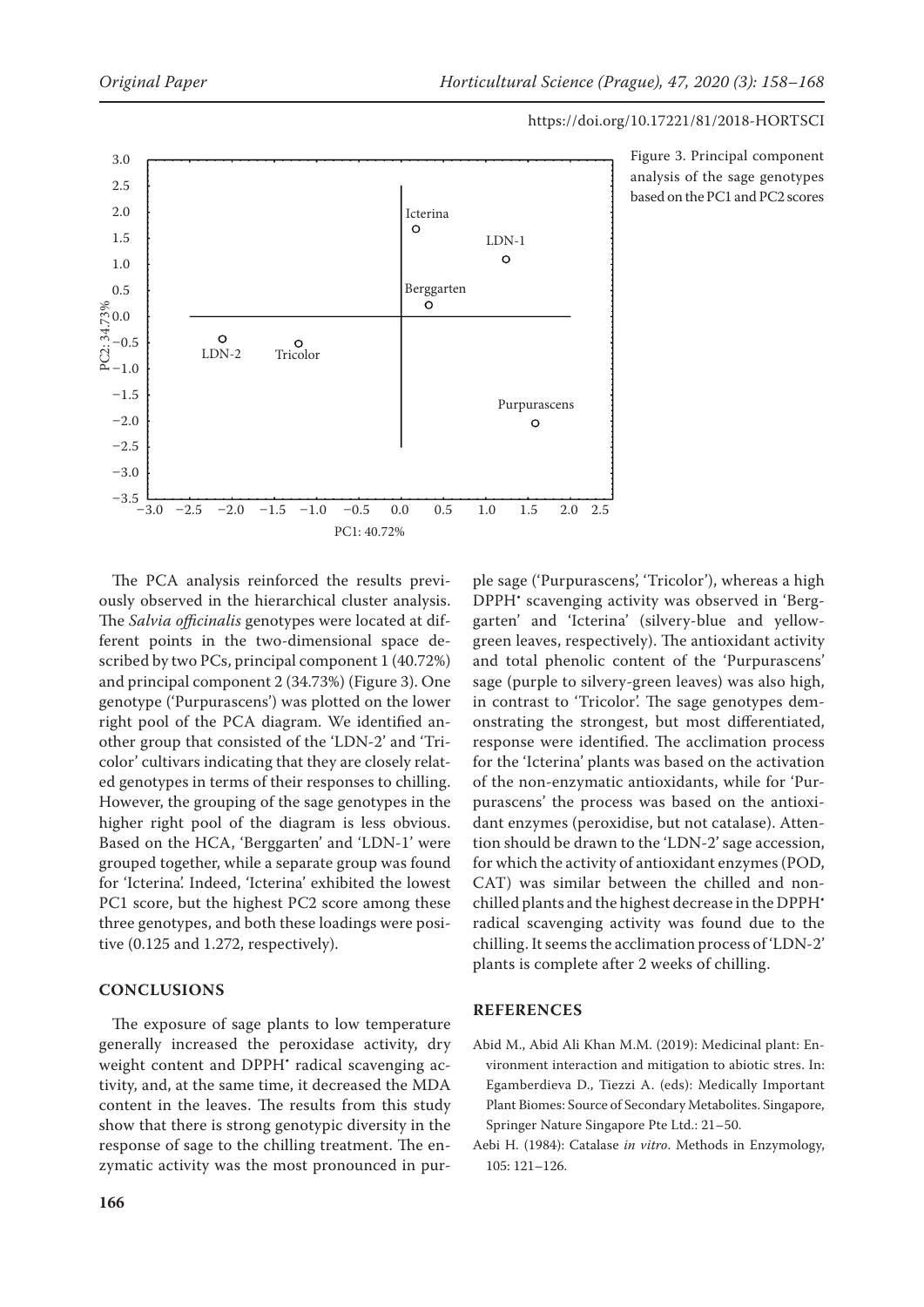- Afonso A.F., Pereira O.R., Fernandes Â., Calhelha R.C., Silva A.M.S., Ferreira I.C.F.R., Cardoso S.M. (2019): Phytochemical composition and bioactive effects of *Salvia africana*, *Salvia officinalis* 'Icterina' and *Salvia mexicana* aqueous extracts. Molecules, 24: 4327
- Bączek-Kwinta R., Serek B., Wątor A. (2007): Effect of chilling on total antioxidant capacity and growth processes of basil (*Ocimum basilicum* L.) cultivars. Herba Polonica, 53: 75–84.
- Dhindsa R.S., Matowe W. (1981): Drought tolerance in two mosses: correlated with enzymatic defense against lipid peroxidation. Journal of Experimental Botany, 32: 79–91.
- Caverzan A., Casassola A., Brammer S.P. (2016): Reactive oxygen species and antioxidant enzymes involved in plant tolerance to stress. In: Shanker A. (ed.): Abiotic and Biotic Stress in Plants – Recent Advances and Future Perspectives. London, UK, InTechOpen: 463–480.
- Cuceu A.V.P., Tofană M., Socaci S.A., Nagy M., Borș M.-D., Salanță L., Vlaic R. (2015): Studies on total polyphenols content and antioxidant activity of methanolic extracts from selected *Salvia* species. Bulletin UASVM Food Science and Technology, 72: 86–90.
- Cuvelier M.E., Richard H., Berset C. (1996): Antioxidative activity and phenolic composition of pilot-plant and commercial extracts of sage and rosemary. Journal of the American Oil Chemists' Society, 73: 645.
- Djeridane A., Yousfi M., Nadjemi B., Boutassouna D., Stocker P., Vidal N. (2006): Antioxidant activity of some Algerian medicinal plants extracts containing phenolic compound. Food Chemistry, 97: 654–660.
- Gill S.S., Tuteja N. (2010): Reactive oxygen species and antioxidant machinery in abiotic stress tolerance in crop plants. Plant Physiology and Biochemistry, 48: 909–930.
- Guo W.L., Chen R.G., Gong Z.H., Yin Y.X., Ahmed S.S., He Y.N. (2012): Exogenous abscisic acid increases antioxidant enzymes and related gene expression in pepper (*Capsicum annuum*) leaves subjected to chilling stress. Genetics and Molecular Research, 11: 4063–4080.
- Guo Z., Ou W., Lu S., Zhong Q. (2006): Differential responses of antioxidative system to chilling and drought in four rice cultivars differing in sensitivity. Plant Physiology and Biochemistry, 44: 828–836.
- Hasanuzzaman M, Borhannuddin Bhuyan MHM, Anee TI, Parvin K, Nahar K, Al Mahmud J, Fujita M. (2019): Regulation of ascorbate-glutathione pathway in mitigating oxidative damage in plants under abiotic stress. Antioxidants, 8: 384.
- Kalisz A., Pokluda R., Jezdinský A., Sękara A., Grabowska A., Gil J., Neugebauerová J. (2016): Chilling-induced changes in the antioxidant status of basil plants. Acta Physiologiae Plantarum, 38: 196.
- Kanase T., Guhey A., Gawas D. (2019): Activity of antioxidant enzymes in soybean genotypes under drought stress. International Journal of Current Microbiology and Applied Sciences, 8: 2323–2330.
- Kang H.-M., Saltveit M.E. (2002): Effect of chilling on antioxidant enzymes and DPPH-radical scavenging activity of high- and low-vigour cucumber seedling radicles. Plant, Cell & Environment, 25: 1233–1238.
- Karpinsky S., Wingsle G., Karpinska B., Hällgren J.-E. (2002): Low temperature stress and antioxidant mechanisms to oxidative stress in plants. In: Inzé D., Van Montagu M. (eds): Oxidative Stress in Plants. London, UK, Taylor & Francis: 85–128.
- Karuppanapandian T., Moon J.-C., Kim C., Manoharan K., Kim W. (2011): Reactive oxygen species in plants: their generation, signal transduction, and scavenging mechanisms. Australian Journal of Crop Science, 5: 709–725.
- Kuk Y.I., Shin J.S., Burgos N.R., Hwang T.E., Han O., Cho B.H., Jung S., Guh J.O. (2003): Antioxidative enzymes offer protection from chilling damage in rice plants. Crop Science, 43: 2109–2117.
- Kusvuran S., Kiran S., Ellialtioglu S.S. (2016): Antioxidant enzyme activities and abiotic stress tolerance relationship in vegetable crops. In: Shanker A. (ed.): Abiotic and Biotic Stress in Plants – Recent Advances and Future Perspectives. London, UK, InTechOpen: 481–506.
- Lakušić B.S., Ristić M.S., Slavkovska V.N., Stojanović D.L., Lakušić D.V. (2013): Variations in essential oil yields and compositions of *Salvia officinalis* (Lamiaceae) at different developmental stages. Botanica Serbica, 37: 127–139.
- Lee D.H., Lee C.B. (2000): Chilling stress-induced changes of antioxidant enzymes in the leaves of cucumber: in gel enzyme activity assays. Plant Science, 159: 75–85.
- Lee J.-H., Oh M.-M. (2015): Short-term low temperature increases phenolic antioxidant levels in kale. Horticulture, Environment, and Biotechnology, 56: 588–596.
- Lu J., Nawaz M.A., Wei N., Cheng F., Bie Z. (2020): Suboptimal temperature acclimation enhances chilling tolerance by improving photosynthetic adaptability and osmoregulation ability in watermelon. Horticultural Plant Journal, 6: 49–60.
- Lu Y., Foo L.Y. (2002): Polyphenolics of *Salvia* a review. Phytochemistry, 59, 117–140.
- Lück H. (1962): Peroxidase. In: Bergmeyer H.U. (ed.): Methoden der enzymatischen analyse. Weinheim, Germany, Verlag Chemie GmbH: 895–897.
- Molyneux P. (2004): The use of the stable free radical diphenylpicrylhydrazyl (DPPH) for estimating antioxidant activity. Songklanakarin Journal of Science and Technology, 26: 211–219.
- Naikoo M.I., Dar M.I., Raghib F., Jaleel H., Ahmad B., Raina A., Khan F.A., Naushin F. (2019): Role and regulation